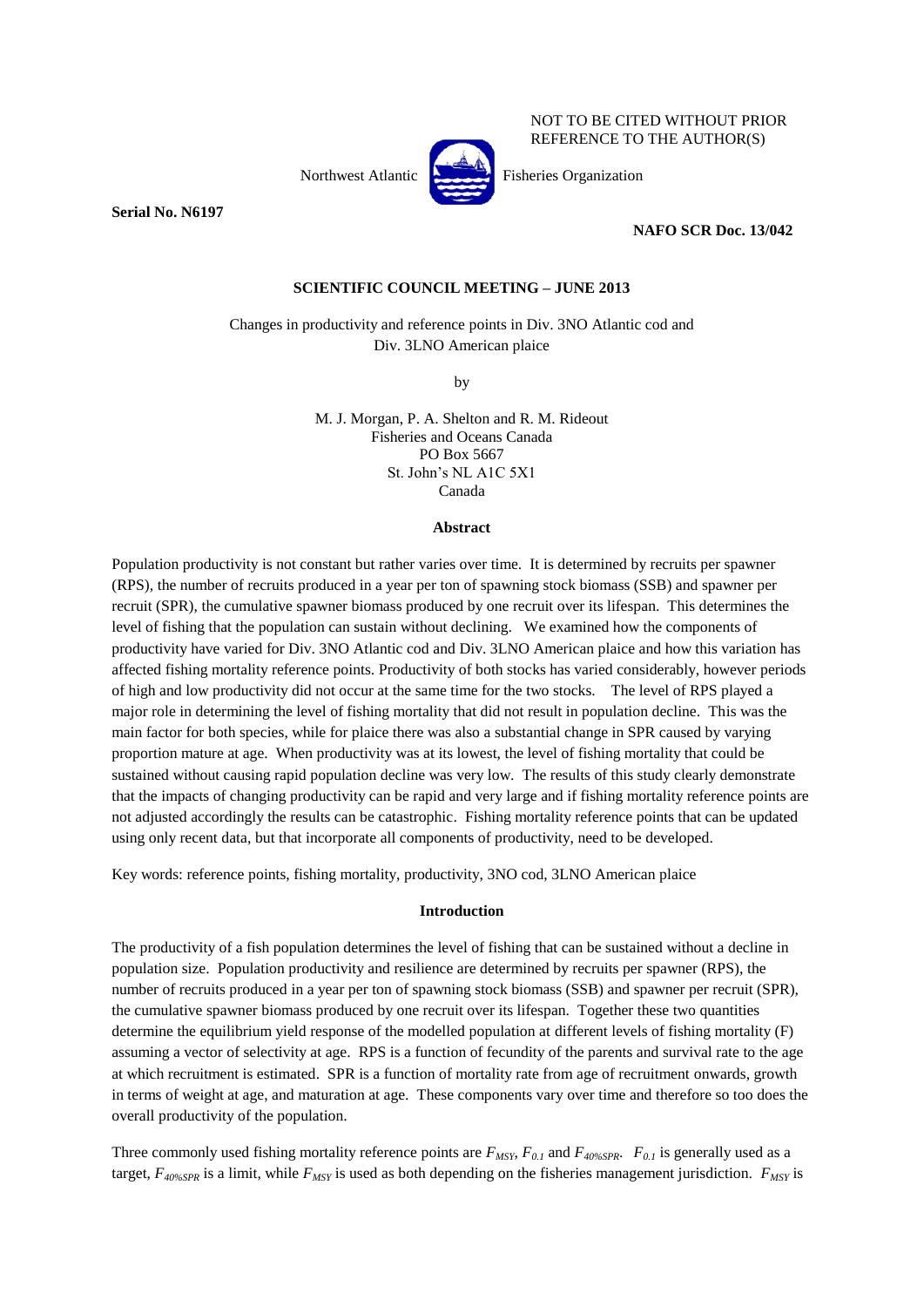the fishing mortality giving the maximum sustainable yield from a population (Schaefer, 1954). Fishing at levels above *FMSY* will result in a population size that is lower than *BMSY* the biomass giving maximum sustainable yield (*MSY*).  $F_{0,I}$  is determined as the *F* where the slope of the yield per recruit curve is 10% of the slope at the origin. *F40%SPR* is the *F* that reduces SPR to 40% of the unfished value. *FMSY* is determined by all components of productivity and will therefore be affected by changes in any component of the productivity of the population (Morgan et al., 2009; Brooks, 2013). Reference points derived from yield per recruit or spawner per recruit do not include the recruitment component of productivity. Stock productivity is often assumed to be constant when estimating reference points, particularly *FMSY*, including a stationary functional relationship between spawning stock biomass (SSB) and recruitment (A'mar et al., 2009; Brooks, 2013; Wayte, 2013).

If changes in productivity are short term, then the impact of assuming constant conditions is likely to be small. However, if the components of productivity are influenced by environmental conditions, changes may be prolonged as a result of extended periods of warm and cold ocean conditions (Colbourne et al., 2012). This leads to the possibility of population decline during periods of low productivity if *F* is set at a reference point level based on an assumption of constant, more productive, conditions.

In this study we examine time series of abundance and biological data on these stocks for indications of varying productivity levels, focussing on the warm periods in the 1960s and 2000s and the cold period of early 1990s. We estimate  $F_{MSY}$ ,  $F_{0,l}$ , and  $F_{40\%SPR}$  using the productivity from these periods and determine which components of productivity (recruitment, weight at age, maturity at age) are responsible for any differences. We also explore the implications of failing to recognize changes in stock productivity by examining the consequences of fishing the populations when they are at one level of productivity at reference points derived from a different level of productivity.

### **Materials and Methods**

#### Productivity

The 1960s, early 1990s and 2000s represent warm, cold and warm periods respectively on the Grand Bank (Colbourne, 2004; Colbourne et al., 2012). We chose years within these time periods based on anomalies in the North Atlantic Oscillation (NAO), an index of ocean climate on the Grand Bank (Colbourne, 2004), as a basis for comparisons of productivity. The years 1962-1966, 1990-1994, and 2001-2004, were chosen to represent the 1960s, 1990s and 2000s respectively (Fig. 1). These were years with consistently high (cold) or low (warm) NAO. The 2000s were more variable and so there was only a 4 year period with a consistent NAO for which population data were available.

All analyses and data are based on information from the most recent assessment of Div. 3NO cod (Power et al., 2010) and Div. 3LNO American plaice (Rideout et al., 2011). Model estimates of population numbers at age in each year were extracted for each stock. Stock weights at age (for calculating spawning stock biomass, SSB) and catch weights at age (for calculating catch) were based on commercial sampling conducted for these assessments. Maturities at age in these assessments were modelled by cohort based on research vessel data. SSB was calculated as the sum of the product of model estimates of numbers at age (both sexes combined), model estimates of female proportion mature at age, and average beginning of year stock weights at age (both sexes combined). Recruitment was calculated from the assessments as number at age 1 such that

$$
r = N_{ag \text{er} \epsilon} \times e^{(m \ast a)} \tag{1}
$$

Where  $N_{agerec}$  is the number of recruits and *a* is 1 for 3NO cod and 4 for 3LNO American plaice and m =0.2 for all years for 3NO cod and for all years except from 1989-1996 for 3LNO American plaice when it was 0.53, as is the case in the assessment, to include an increase in natural and other unaccounted for mortality over that period (Morgan and Brodie, 2001).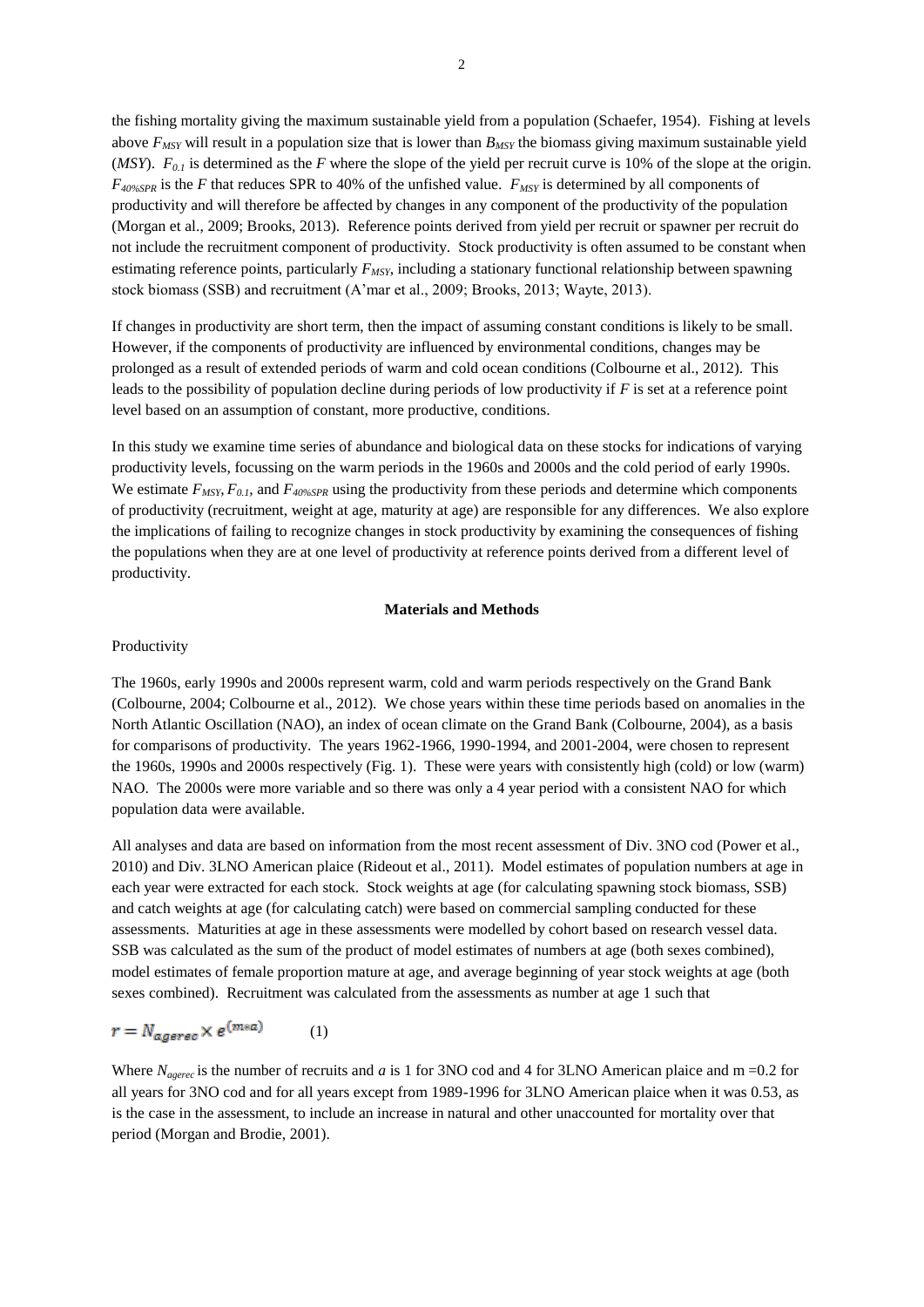Weight at age, maturity at age, RPS, SPR at  $F=0$  and  $G<sub>0</sub>$  (average annual percentage SSB growth rate at low stock size in the absence of fishing) were examined to determine how they differed among The 1960s, the 1990s, the 2000s and average conditions. For each period, average weights, maturities and recruits per spawner were calculated. Variation in recruitment was expressed as RPS as this metric accounts for some of the influence of SSB on recruitment without assuming a specific form of a stock recruit relationship, other than a constant recruitment rate during each period.

SPR at F=0 was calculated as

$$
SPR = \sum_{a=1}^{A} N_a W_a P_a \tag{2}
$$

Where  $N_a$  is the number at age starting with one recruit,  $W_a$  is the weight at age and  $P_a$  is the proportion mature at age.  $N_a$  is incremented as in equations 3 and 5 below but with  $F=0$  and A is the terminal age in the assessment.

Potential annual percentage SSB growth rate  $(G_0)$  reflects the combined impact of RPS and SPR on the productivity of the stock at F=0. It was calculated as

$$
G_0 = average\left(\frac{SSB_t - SSB_{t-1}}{SSB_{t-1}}\right) * 100\tag{3}
$$

when the stock is below the break point of the hockey stick stock recruit curve and has a stable age composition.

## Fishing mortality reference points

Projections of stock size were carried out to equilibrium over a range of fishing mortality values to determine the fishing mortality giving maximum sustainable yield (*FMSY*). This reference point is affected by changing recruitment rate, weight and maturity at age. Population numbers at age were projected as:

$$
N_{a+1,y+1} = N_{a,y} \times e^{-(m+F_{a,y})}
$$
 (4)

where *Na,y* is the number alive at age *a* and the beginning of year *y*, *m* is the annual instantaneous rate of natural mortality and *Fa,y* is the fishing mortality on age *a* in year *y*, obtained from:

$$
F_{a,y} = K_a F_y \tag{5}
$$

where *Ka* is the selectivity or partial recruitment value at age *a* and *Fy* is the fully recruited fishing mortality in year *y*. For 3NO cod,  $a = 2$  to 12 with no plus group. For 3LNO plaice,  $a = 5$  to 15, where age 15 is a plus group, which was updated in the simulation by applying:

$$
N_{15,y+1} = N_{14,y}e^{-(m+F_{14,y})} + N_{15,y}e^{-(m+F_{15,y})}
$$
(6)

Catch was calculated in each year as:

$$
\sum_{a=1}^{n} C_{a,y} \times C w_{a,y} \tag{7}
$$

Where  $Cw_{a,y}$  is the catch weight at age *a* in year *y* and  $C_{a,y}$  is the catch number at age *a* in year *y* calculated as:

$$
C_{a,y} = N_{a,y} \times (1 - e^{-(m + F_{a,y})} \times (\frac{F_{a,y}}{(m + F_{a,y})})
$$
(8)

Recruitment was calculated using a segmented regression (hockey stick)

$$
R = \begin{cases} \alpha SSB & \text{if } SSB < \beta \\ \alpha \beta & \text{if } SSB \ge \beta \end{cases} \tag{9}
$$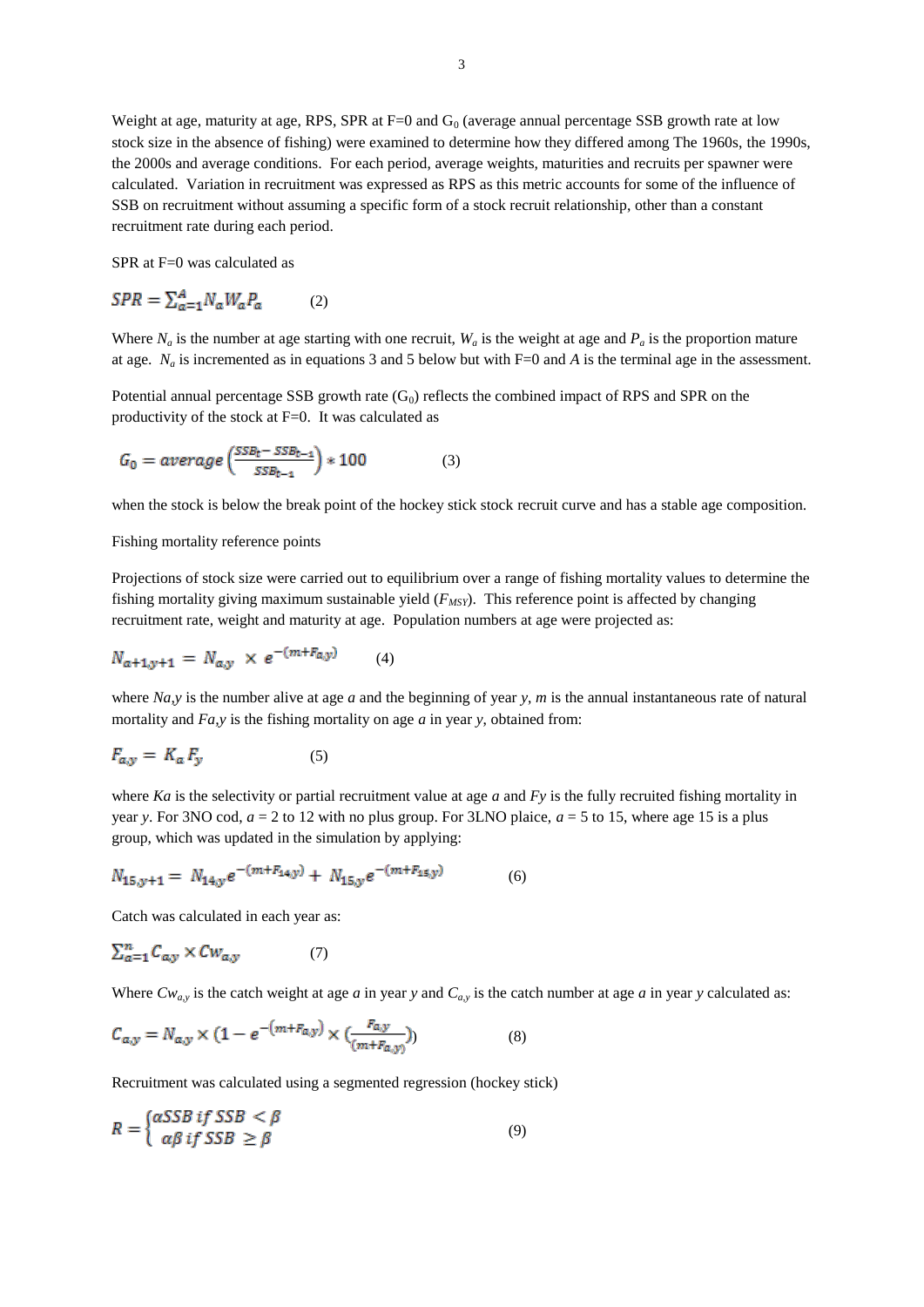Where *R* is recruitment,  $\alpha$  is RPS and  $\beta$  is the maximum observed SSB.

All projections applied the same partial recruitment vector calculated from the matrix of fishing mortality at age for each stock. Natural mortality was (0.2) for all cases. Weight at age and proportion mature at age averaged over each time period and over the whole time series were used in separate analyses together with the average RPS calculated over the corresponding period.

The yield per recruit reference point *F0.1* was calculated for each period using equations 4, 5, 7 and 8 above, starting with 1 recruit and applying a range of F values, to produce a curve of yield across *F*. For American plaice the population was extended to age 30 to approximate the plus group in the assessment. *F0.1* is determined as the *F* where the slope of the yield per recruit curve is 10% of the slope at the origin. This reference point is affected by variation in weight at age but not by RPS or maturity at age. Average weight at age in each time period and the overall average were used to examine how *F0.1* varied across period.

The *F* that gave 40% of the SPR at F=0 ( $F_{40\%SPR}$ ) was determined by solving for the value of *F* giving this amount of SPR depletion per recruit using equations 2, 4 and 6 above. This reference point is affected by changing weight and maturity at age but not recruitment rate.

The impact of fishing at these reference points under varying productivity was examined. Populations were projected to equilibrium at *FMSY* determined for the 1960s, 1990s and 2000s and the weights, maturities and RPS from the corresponding period. The response of the population was compared over 20 year projections from equilibrium at the 3 *F* reference points  $(F_{MSY}, F_{0,I}, F_{40\%2FR})$  derived from the period being examined and from average conditions.

## **Results**

## Productivity

Proportion mature at age for both stocks was lowest in the 1960s and highest recently, although the variation was much greater for plaice than for cod (Figure 2). Weight at age for older fish was markedly reduced during the 1960s compared to the other periods for both stocks. For cod, ages 7-12 had lower weight at age in the 1960s, while for plaice it was ages 11-15 that had lower weight.

Both 3NO cod and 3LNO plaice have exhibited substantial variation in RPS (Figure 3). The timing of this variation and the association between RPS and SSB was not the same for the two populations although there were extended periods when RPS was below average for both stocks. There was a very long period of low productivity of 24 years from 1981-2004 for cod and two periods of low RPS from 1961-1971 and 1979-1988 of 11 and 10 years respectively for plaice. During the 1960s both SSB and RPS were high for cod while SSB was high and RPS low for plaice (Table 1). In the 1990s period SSB and RPS were low for cod with low SSB and high RPS for plaice. In recent years (the 2000s), there has been mainly low RPS at low SSB for American plaice and high RPS and low SSB for cod. Average RPS was much higher for plaice than for cod.

Average SPR for plaice was an order of magnitude lower than for cod (Figure 3). For both populations there has been a general increase in SPR since the beginning of the series but this increase is much greater for plaice.

The differing RPS resulted in very different levels of recruitment when applied as  $\alpha$  in a hockey stick S-R model (Figure 4). The much larger RPS for plaice results in much greater recruitment than for cod. The highest level of recruitment for plaice was during the 1990s period while for cod it is during the 1960s. Maximum recruitment for cod in the 1960s was 16 times that of the 1990s period. For plaice, maximum recruitment during the 1990s period was 3.5 times that of the 1960s.

The potential annual percent growth in the SSB  $(G_0)$  was very low for cod during the 1990s period (Table 1), at just over 1%. In comparison during the 1960s  $G_0$  for cod was 33%. The highest  $G_0$  for plaice was during the 1990s period, although  $G_0$  was also elevated during the 2000s.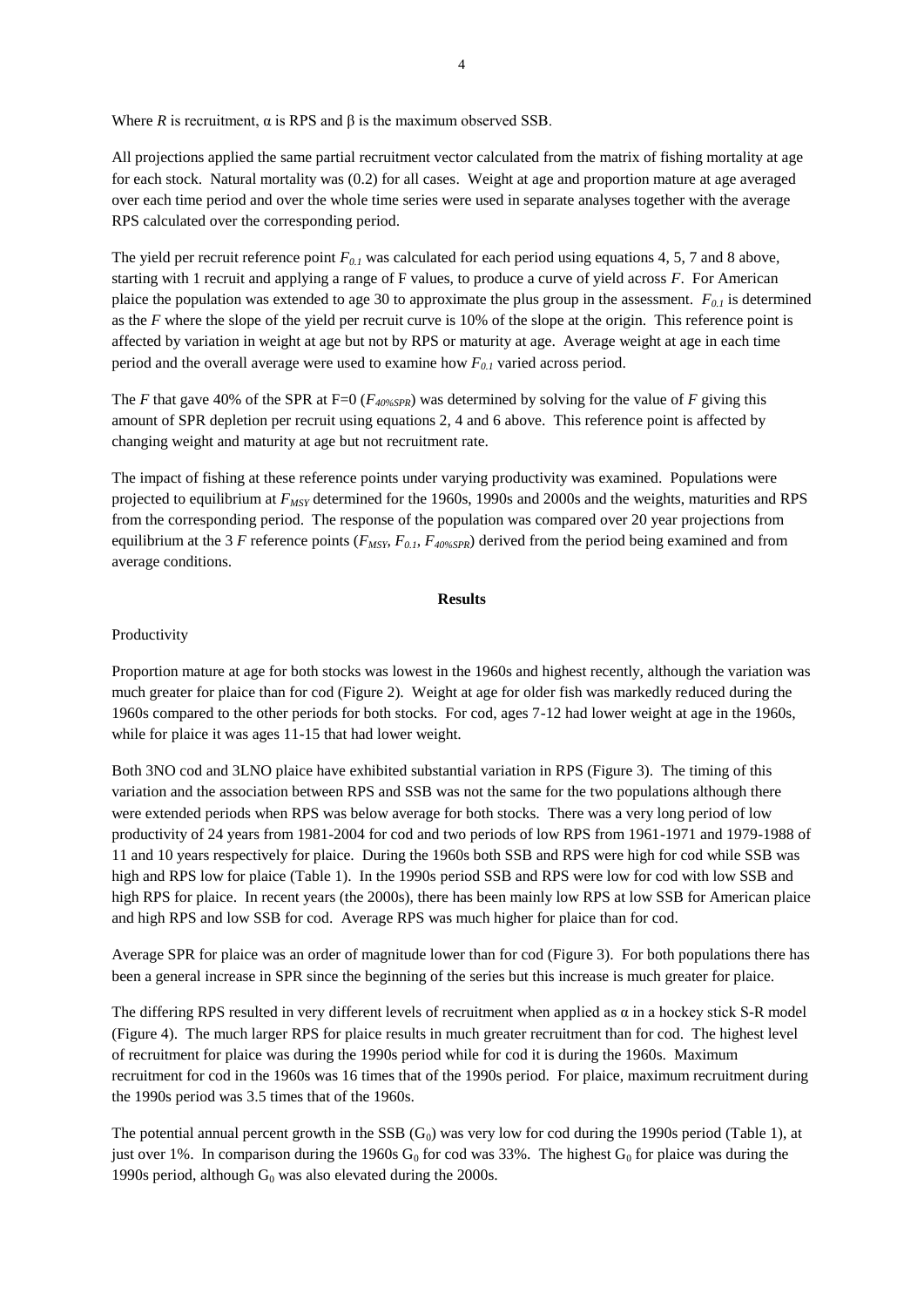Overall, the 1960s appears to have been a high productivity period for cod with high RPS and very high  $G_0$ , although SPR was below average because of the lower weights and maturity at age. The cold 1990's were a period of very low productivity for cod despite a higher SPR. For plaice the 1960s was a low productivity period, with low RPS, SPR and consequently low  $G_0$ . The 1990s period was one of high productivity for plaice (Table 1).

#### Reference points

The estimated *FMSY* differed substantially for both plaice and cod across periods, by 80 and 95% respectively (Table 2). The variation in  $F_{0,I}$  and  $F_{40\%SPR}$  was much less.  $F_{40\%SPR}$  was much lower for plaice than for cod but varied more (28% vs 5%) reflecting large changes in maturity at age in plaice. During low productivity periods, *FMSY* was very low for both cod and plaice. Both *F0.1* and *F40%SPR* were much higher than *FMSY* during the low productivity, the 1990s, for cod. But for plaice, while  $F_{0,I}$  was much higher than  $F_{MSY}$  during the low productivity period of the 1960s, *F40%SPR* was similar to *FMSY*.

For cod, fishing under low productivity conditions (the 1990s) with reference points derived under average conditions has a very detrimental effect on SSB, causing a steep decline (Figure 5). Both *F0.1* and *F40%SPR* derived from conditions during the 1990s also cause a steep decline in SSB under these low productivity conditions. During the conditions of the 2000s, the *FMSY* estimated using average conditions also causes the SSB to decline over the projection period. For plaice the 1960s was the low productivity period. Average *FMSY* and *F0.1* both result in population decline under the conditions of the 1960s period, while average *F40%SPR* allows the SSB to grow (Figure 6). The *F0.1* estimated using the weight at age from the 1960s also results in a decrease in SSB.

#### **Discussion**

There was twice as much plaice SSB than cod SSB on the Grand Bank at the start of the series in the 1960s. Compared to cod, plaice is more resilient in terms of producing recruits from SSB than in terms of producing SSB from a recruit. Average RPS is four times higher for plaice than cod, whereas average SPR is an order of magnitude higher for cod than plaice. In combination, RPS and SPR result in a  $G_0$  value for cod that is twice as high as plaice, indicating that higher recovery rates could be expected from the depleted cod stock compared to the depleted plaice stock. The fact that neither stock has recovered above their respective SSB limit reference points since moratoria were applied to directed fishing in the early 1990s, indicates that all, or nearly all, the surplus production under prevailing productivity conditions has been removed through bycatch mortality (Shelton and Morgan, 2005). Matching the target fishing mortality rate to specific dynamics of the stock and the prevailing productivity conditions is an important consideration in terms of sustainable fisheries management. The combined effect of RPS and SPR on productivity, reflected by  $G_0$ , shows that productivity for cod was much higher during warm periods and higher during the 1990s conditions for plaice.

Productivity of both cod and plaice has varied substantially over time. This had a large impact on the level of fishing mortality based reference points, particularly *FMSY*. When productivity was at its lowest, *FMSY* was very low. Low or even negative (i.e. population decline) productivity has been found in other stocks, sometimes lasting for extended periods of time (Shelton et al., 2006; Swain and Chouinard, 2008; Lambert, 2011). That different assumptions about productivity can lead to different estimates of fishing mortality reference points has been demonstrated previously (Beddington and May, 1977; Morgan et al., 2009; Brooks, 2013; Cervino et al., 2013). The results of this study clearly demonstrate that the impacts of changing productivity can be rapid and very large, and if fishing mortality reference points are not adjusted accordingly the results can be catastrophic.

The variation in  $F_{MSY}$  under changing productivity conditions was greater than that of  $F_{0,I}$  and  $F_{40\%SPR}$ . This is a result of the importance of changing RPS in both populations. The relative importance of the components of productivity leading to the variation in  $F_{MSY}$  was not the same in the two populations. In both stocks, the major source of variation was change in RPS, but for plaice there was also a substantial change in SPR caused by varying proportion mature at age, which caused greater variation in *F40%SPR* for plaice compared to cod. Changes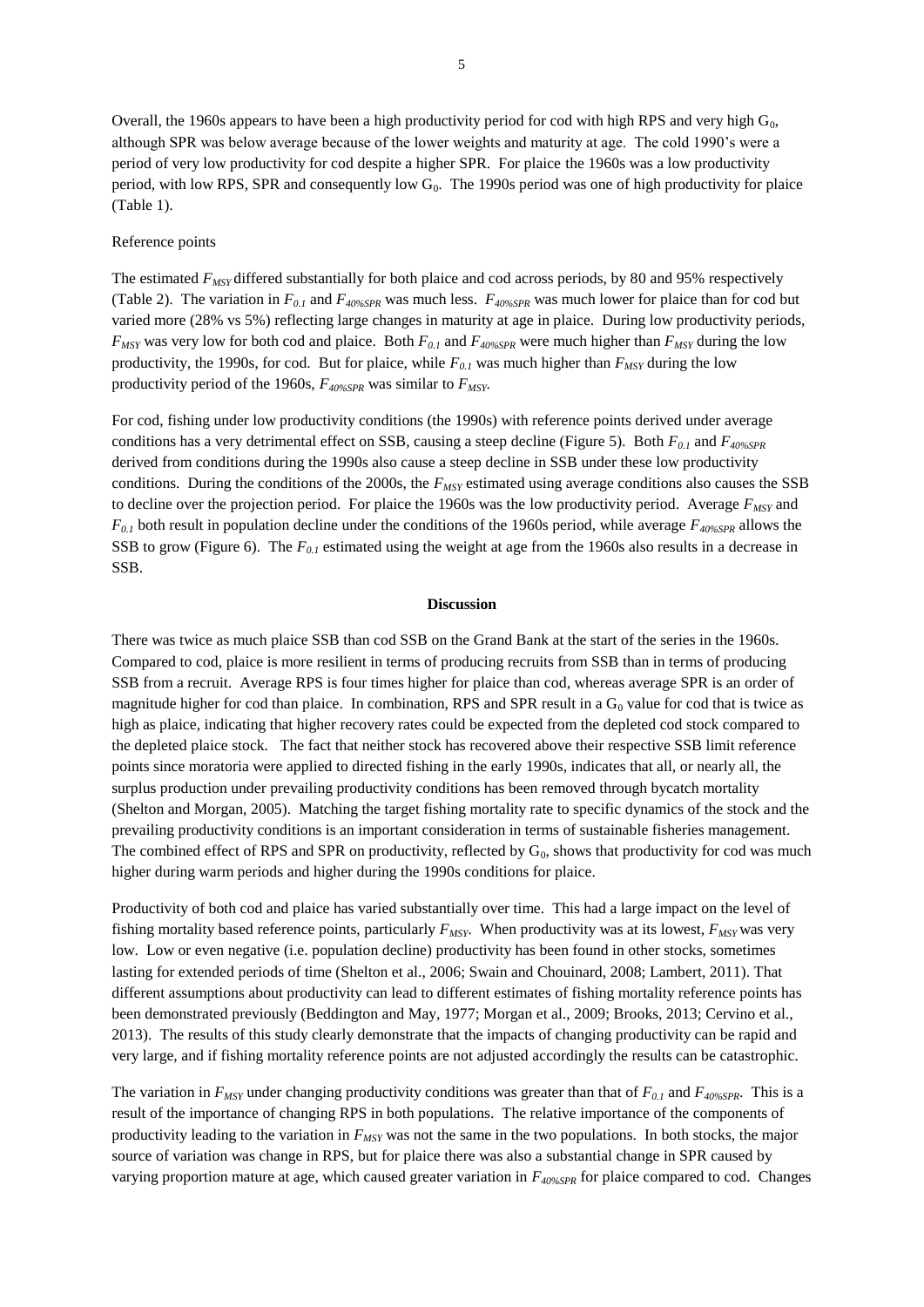in weight at age seemed to be of less importance than changes in maturity in both stocks. Changes in weight at age occurred mainly at older ages and would have a reduced impact on stock productivity under higher levels of F.

During periods of low productivity, RPS was very low for both populations. *F0.1* does not respond to changes in RPS and it was much higher than *FMSY* under these conditions. *F40%SPR* was also higher than *FMSY* during low productivity for cod, but not for plaice. This may be related to the timing of the low productivity periods. *F40%SPR* incorporates maturity at age. The lowest productivity period for cod was the 1990s, by which time proportion mature at age had already increased in this population. The lowest productivity period for plaice was the 1960s which was prior to any increase in proportion mature at age.

The length of the low productivity periods observed here in both populations was long enough to result in substantial population decline and even collapse, if the populations were to be fished at fishing mortality reference points based on average conditions. The level of constant fishing mortality that would ensure that the populations would not decline under low productivity conditions would be so low as to result in a large loss in yield if applied to all time periods, implying that target fishing mortality should be adjusted between low and higher productivity periods. We propose that this be done by applying recent average data in the computation of fishing mortality target and limit reference points.

In practice, it is usually YPR and SPR type reference points that are updated using recent data, while *FMSY* is usually estimated based on long term data. YPR and SPR based reference points do not incorporate recruitment and our study demonstrated that RPS can be so low as to make YPR and SPR based reference points dangerously high during periods of low productivity. Fishing mortality reference points that can be updated using only recent data, but that incorporate all components of productivity, need to be developed. One possible approach is to calculate *FMSY* using recent average RPS and a hockey stick stock recruit relationship as done in this study. Another potential approach is to compute  $G_0$  based on recent RPS and SPR and to apportion a fraction of that to the fishery and a fraction to population growth, the relative proportion depending on whether or not the population is depleted or healthy.

### **References**

A'mar, Z.T., Punt, A.E., Dorn, M.W., 2009. The impact of regime shifts on the performance of management strategies for the Gulf of Alaska walleye Pollock (*Theragra chalcogramma*) fishery. Can. J. Fish. Aquat. Sci. 66, 2222-2242.

Beddington, J.R., May, R.M., 1977. Harvesting natural populations in a randomly fluctuating environment. Science 197, 463-465.

Brooks, E.N., 2013. Effects of variable reproductive potential on reference points for fisheries management. Fish. Res. 138, 152-158.

Cervino, S., Dominguez-Petit, R., Jardim, E., Mehault, S., Pineiro, C., Saborido-Rey, F., 2013. Impact of egg production and stock structure on MSY reference points and its management implications for southern hake (*Merluccius merluccius*). Fish. Res. 138, 168-178.

Colbourne, E.B., 2004. Decadal changes in the ocean climate in Newfoundland and Labrador waters from the 1950s to the 1990s. J. Northw. Atl. Fish. Sci. 34, 41-59.

Colbourne, E.B., Craig, J., Fitzpatrick, C., Senciall, D., Stead, P., Bailey, W., 2012. An assessment of the physical oceanographic environment on the Newfoundland and Labrador shelf in NAFO Subareas 2 and 3 during 2011. NAFO SCR Doc. 12/009.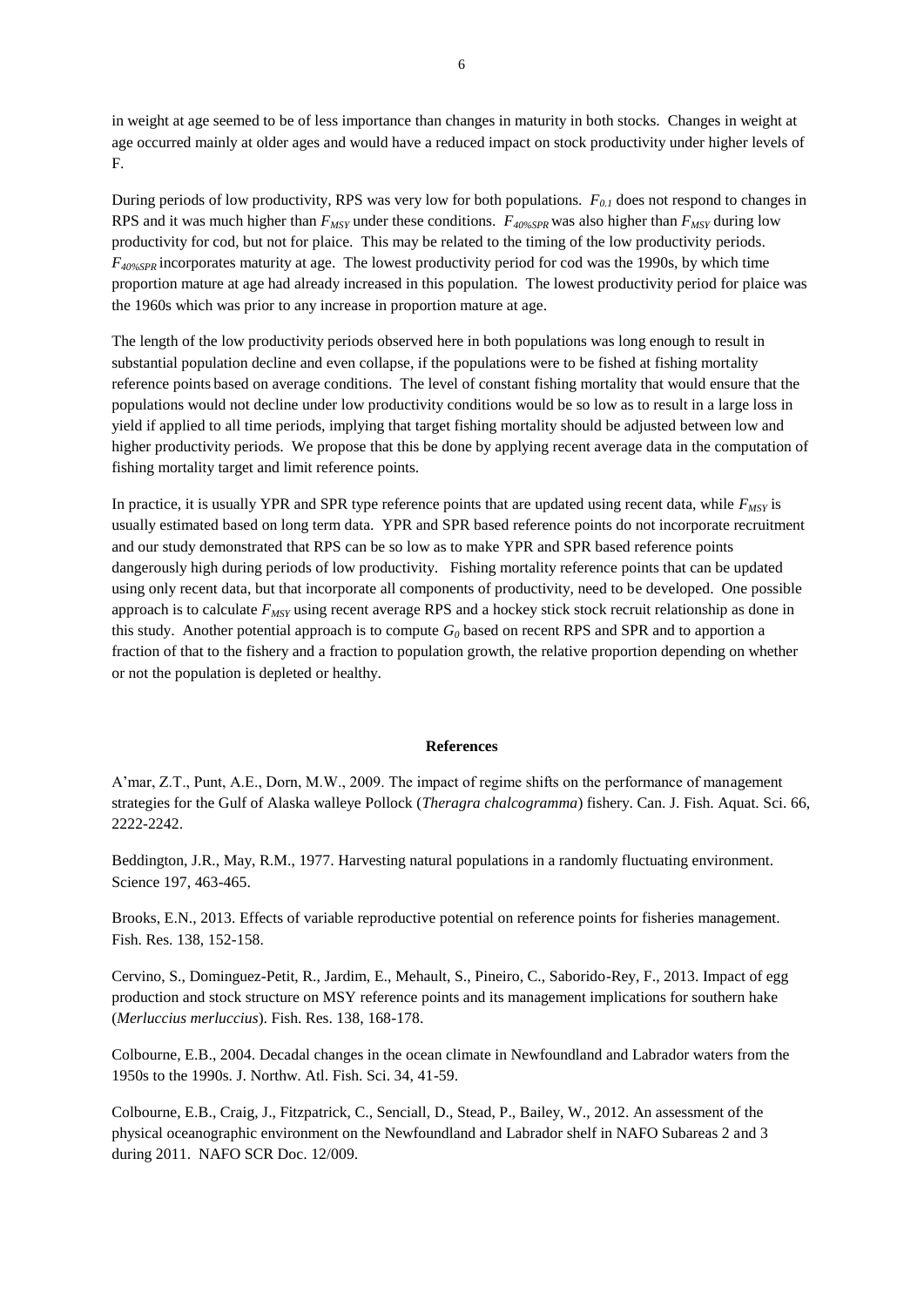Lambert, Y., 2011. Environmental and fishing limitations to the rebuilding of the northern Gulf of St. Lawrence cod stock (*Gadus morhua*). Can. J. Fish. Aquat. Sci. 68, 618-631.

Morgan, M.J., Brodie,W.B., 2001. An exploration of virtual population analyses for Divisions 3LNO American plaice. NAFO SCR Doc. 01/4.

Morgan, M.J., Murua, H., Kraus, G., Lambert, Y., Marteinsdottir, G., Marshall, C.T., O'Brien, L., Tomkiewicz, J., 2009. The evaluation of reference points and stock productivity in the context of alternative indices of stock reproductive potential. Can. J. Fish. Aquat. Sci., 66, 404-414.

Power, D., Morgan, J., Murphy, E.F., Brattey, J., Healey, B., 2010. An assessment of the cod stock in NAFO Divisions 3NO. NAFO SCR Doc. 10/42.

Rideout , R.M., Morgan, M.J., Maddock Parsons, D., Brodie, W.B., Healey, B.P., Power, D., Dwyer, K.S., 2011. An assessment of American plaice in NAFO Div. 3LNO. NAFO SCR Doc. 11/032.

Schaefer, M.B., 1954. Some aspects of the dynamics of populations important to the management of commercial marine fisheries. Bull. Int.-Am. Trop. Tuna Com. 1, 25-56.

Shelton, P.A., Morgan, M.J., 2005. Is by-catch mortality preventing the rebuilding of cod (*Gadus morhua*) and American plaice (*Hippoglossoides platessoides*) stocks on the Grand Bank? J. Northw. Atl. Fish. Sci. 36, 1-17.

Shelton, P.A., Sinclair, A.F., Chouinard, G.A., Mohn, R., Duplisea, D.E., 2006. Fishing under low productivity conditions is further delaying recovery of Northwest Atlantic cod (*Gadus morhua*). Can. J. Fish. Aquat. Sci. 63, 235-238.

Swain, D.P., Chouinard, G.A., 2008. Predicted extirpation of the dominant demersal fish in a large marine ecosystem: Atlantic cod (*Gadus morhua*) in the southern Gulf of St. Lawrence. Can. J. Fish. Aquat. Sci. 65, 2315-2319.

Wayte, S.E. 2013. Management implications of including a climate-induced recruitment shift in the stock assessment of jackass morwong (*Nemadactylus macropterus*) in south-eastern Australia. Fish. Res. 142, 47-55.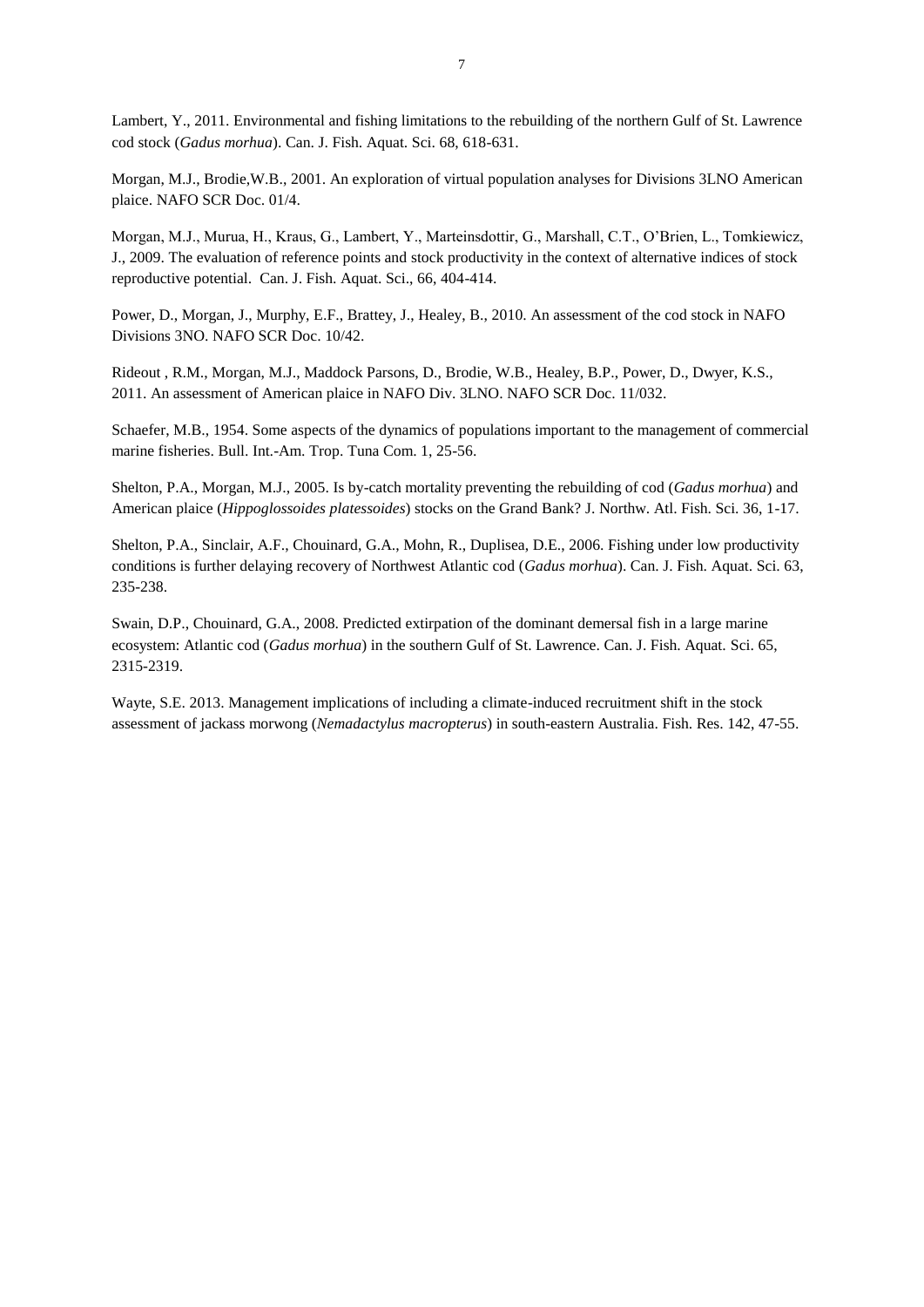| cod             | <b>SSB</b> | <b>RPS</b> | <b>SPR</b> | $G_0$ | $\mathbf{F}$ |
|-----------------|------------|------------|------------|-------|--------------|
| 1960s           | 92.3       | 2.74       | 4.52       | 32.97 | 0.280        |
| 1990s           | 18.6       | 0.17       | 6.45       | 1.08  | 0.756        |
| 2000s           | 7.6        | 0.49       | 6.64       | 14.49 | 0.287        |
| Average         | 43.2       | 1.17       | 5.95       | 24.14 | 0.387        |
| American plaice |            |            |            |       |              |
| 1960s           | 179        | 2.43       | 0.48       | 4.16  | 0.122        |
| 1990s           | 34.4       | 8.50       | 0.87       | 18.99 | 0.752        |
| 2000s           | 21.03      | 3.34       | 0.93       | 11.81 | 0.269        |
| Average         | 94.2       | 4.43       | 0.59       | 11.67 | 0.328        |

Table 1. Average spawning stock biomass (SSB, '000 tons), recruits per spawner (RPS), spawner per recruit (SPR), percentage potential annual growth rate in in SSB  $(G_0)$  and fishing mortality for the selected periods used in the estimation of reference points.

Table 2. Estimated *FMSY*, *F0.1* and *F40%SPR* for different time periods for Div. 3NO cod and Div. 3LNO American plaice.

|         | cod         |      |                | American plaice |      |                |
|---------|-------------|------|----------------|-----------------|------|----------------|
| Period  | <b>FMSY</b> | F0.1 | <b>F40%SPR</b> | <b>FMSY</b>     | F0.1 | <b>F40%SPR</b> |
| 1960s   | 0.33        | 0.21 | 0.12           | 0.08            | 0.19 | 0.05           |
| 1990s   | 0.02        | 0.18 | 0.12           | 0.33            | 0.16 | 0.06           |
| 2000s   | 0.25        | 0.20 | 0.12           | 0.48            | 0.16 | 0.07           |
| Average | 0.30        | 0.20 | 0.12           | 0.37            | 0.17 | 0.06           |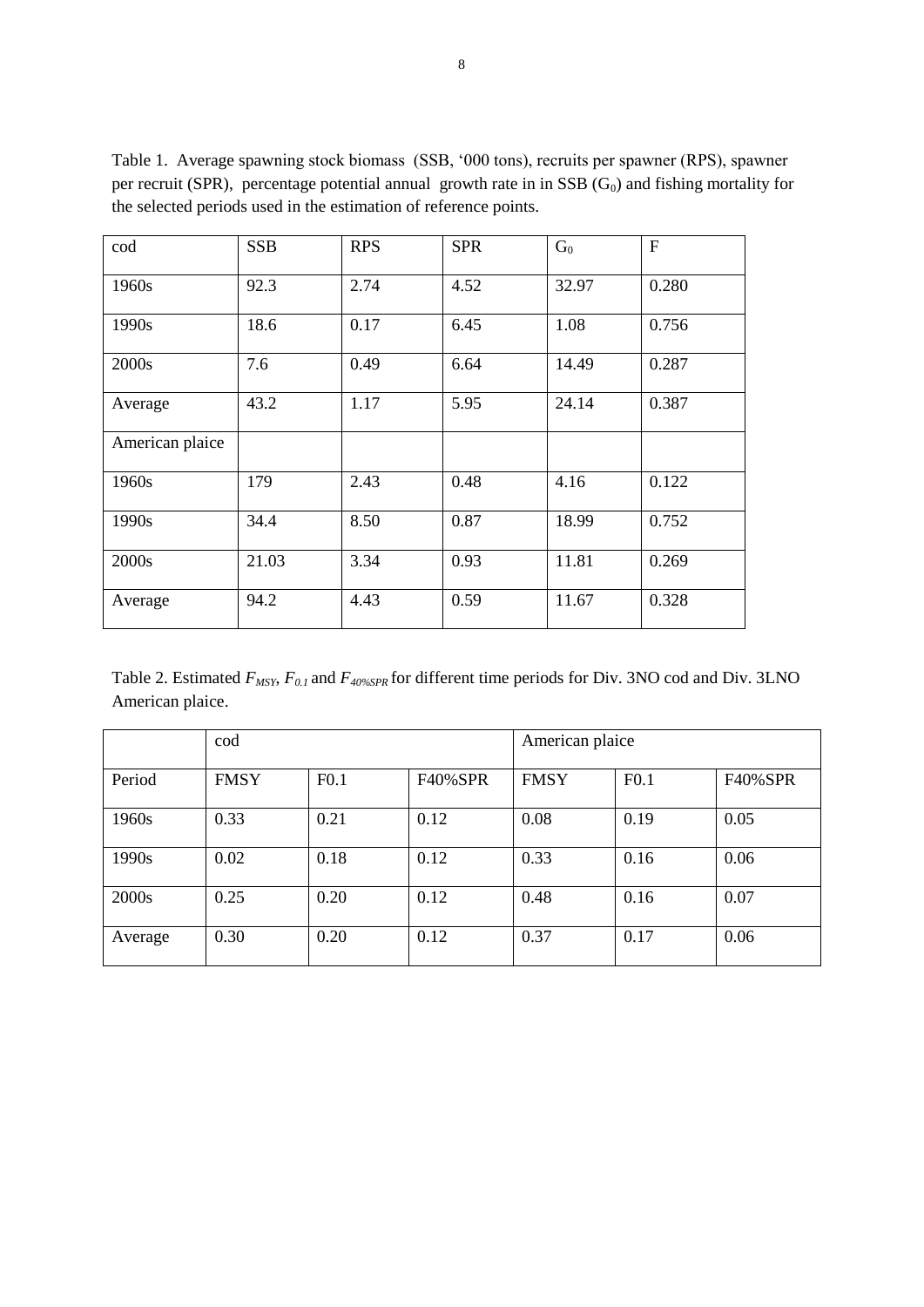

Figure 1. Rogers North Atlantic Oscillation (NAO) anomaly (millibars of pressure) relative to the 1981 to 2010 average. The years chosen to represent the 1960s (1962-1966), 1990s (1990-1994) and 2000s (2001-2004) are indicated.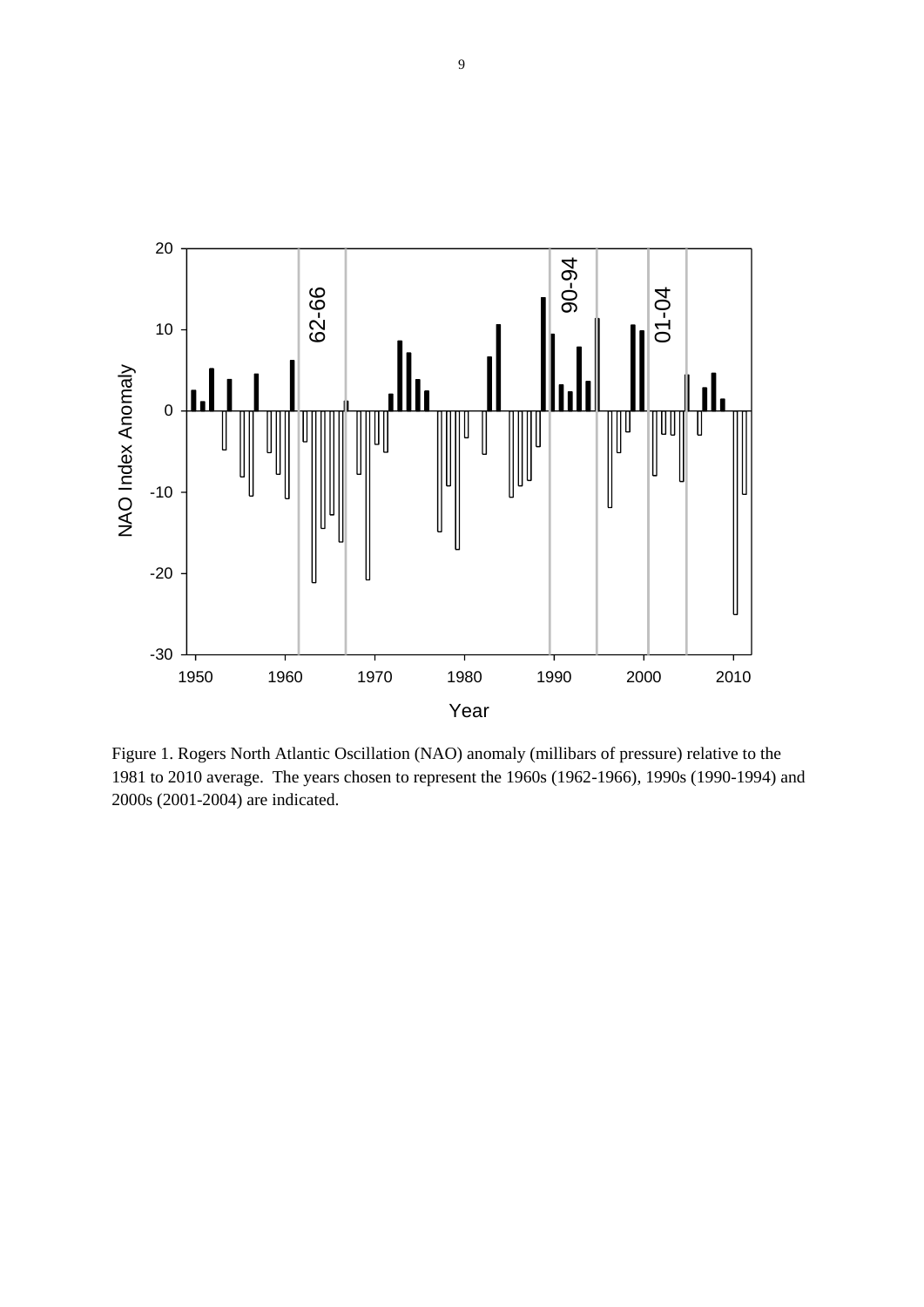

Figure 2. Average estimated proportion mature at age and weight at age for Div. 3NO cod and Div. 3LNO American plaice from each of three time periods and for the entire time series.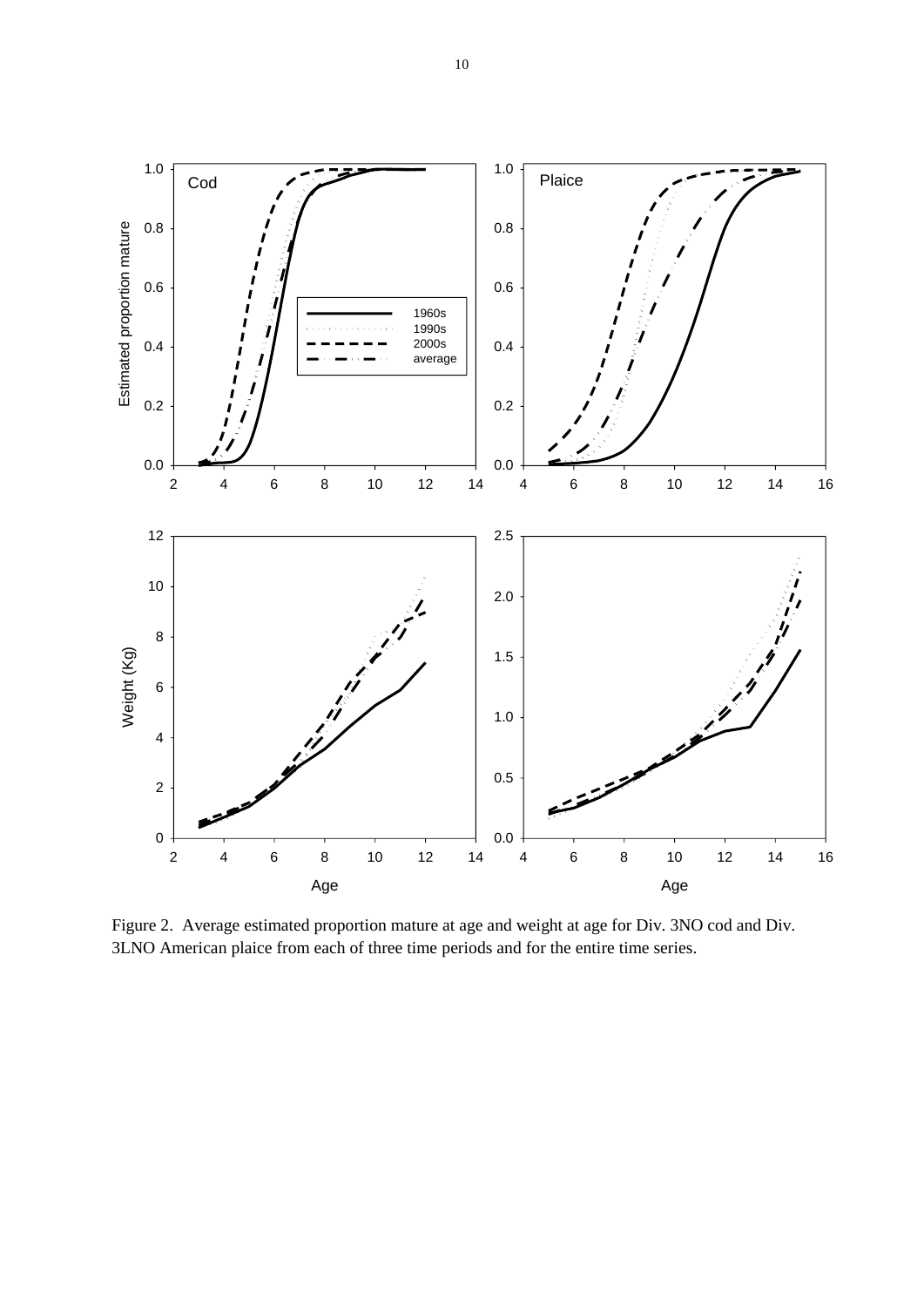

Figure 3. Spawning stock biomass ('000t), recruits per spawner, and spawner per recruit for Div. 3NO cod and Div. 3LNO American plaice. Blim and average SPR and RPS are also shown. The gray areas indicate the warm periods of 1960s and 2000s and the gray with stiple the cold period of 1990s used in this study.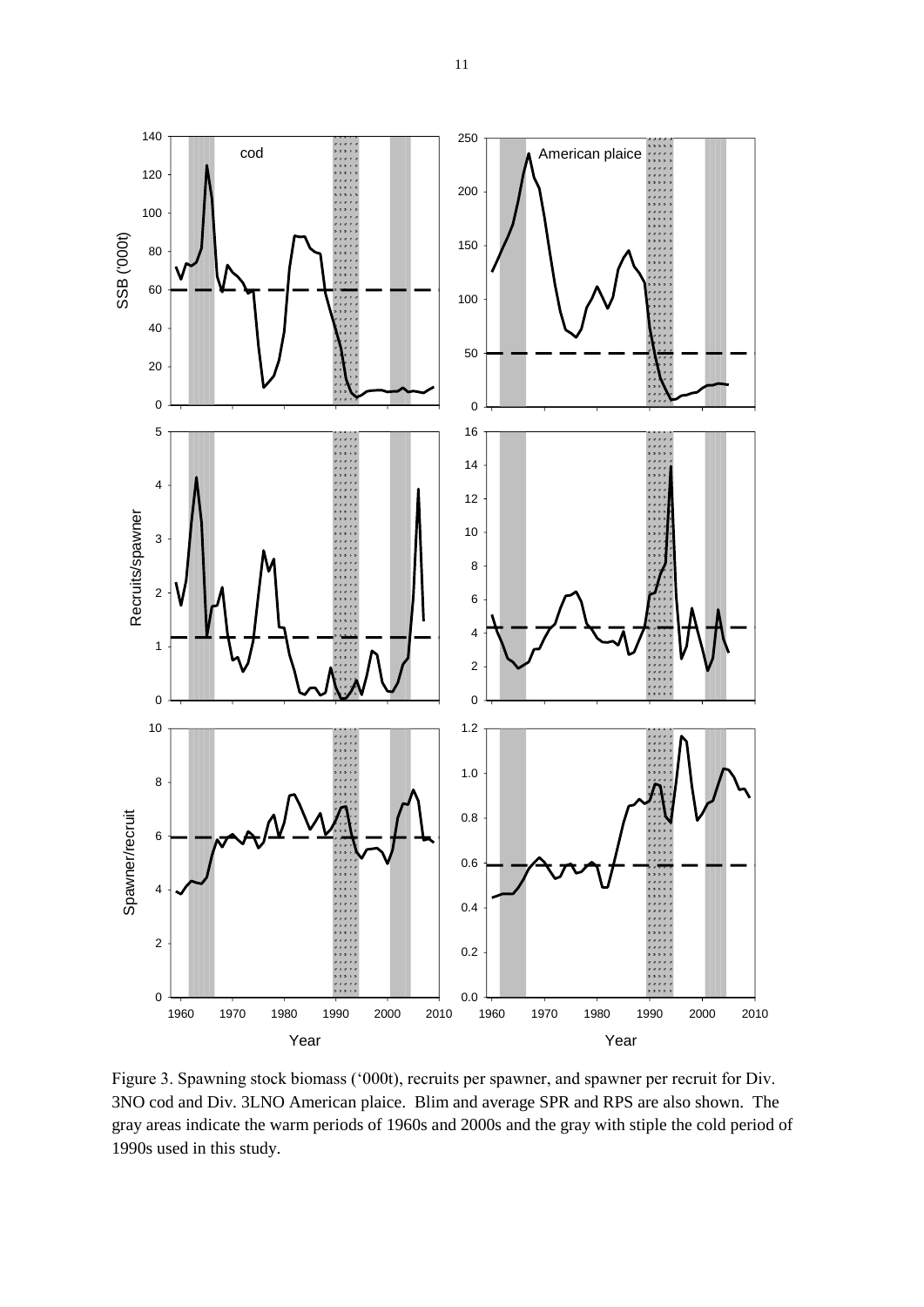

Figure 4. Stock recruit relationships for Div. 3NO cod and Div. 3LNO American plaice based on the assumption of a segmented regression with a slope equal to the RPS for each period and a plateau at that RPS times the maximum observed SSB.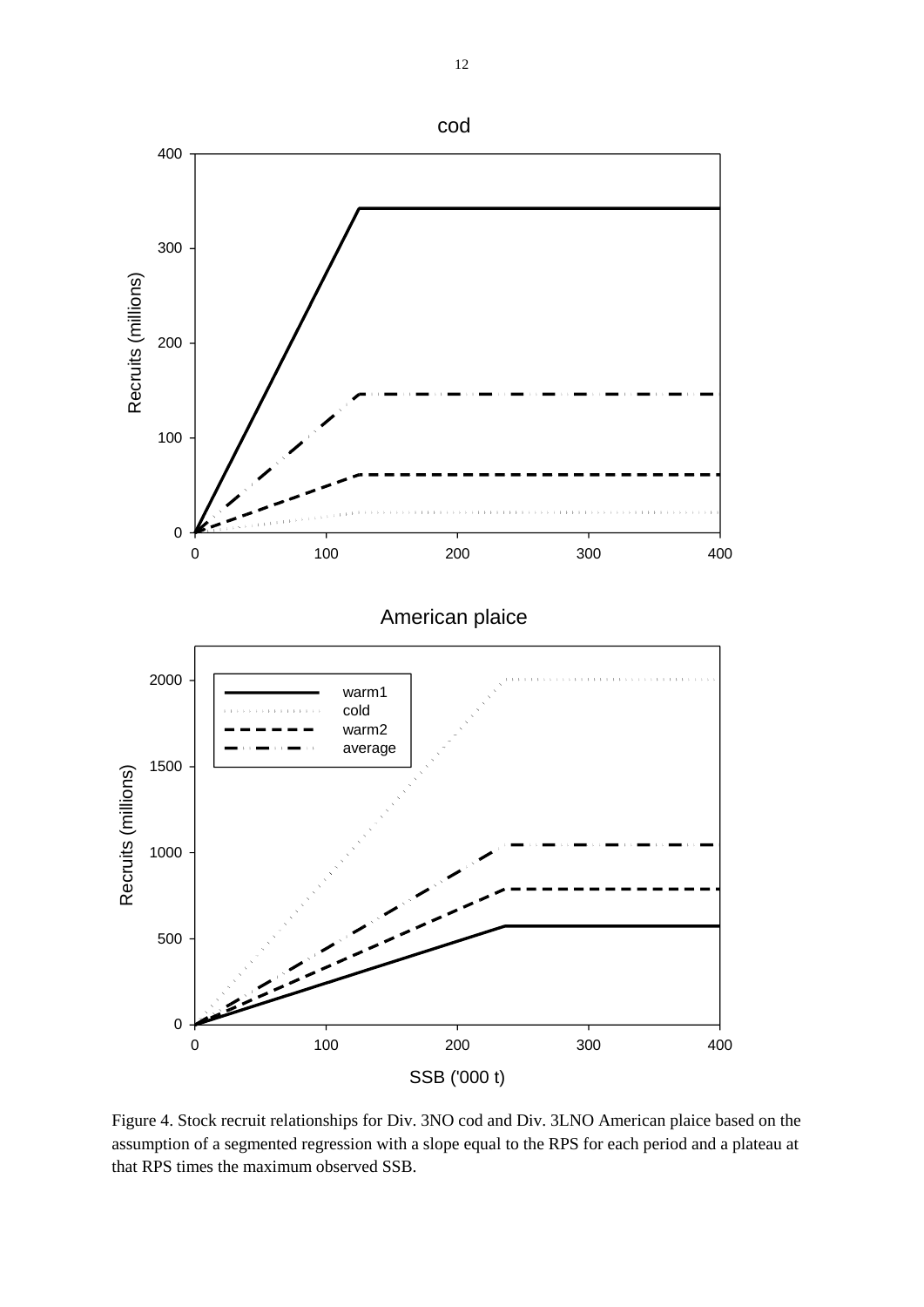

Figure 5. Spawning stock biomass (SSB '000 t) resulting from projections of population size of Div. 3NO cod. Projections start with equilibrium population size calculated using productivity parameters and *FMSY* specific to each period. Panels on the left use *FMSY, F0.1* and *F40%SPR* derived under average conditions while those on the right use those reference points derived from the conditions applicable to the particular period.